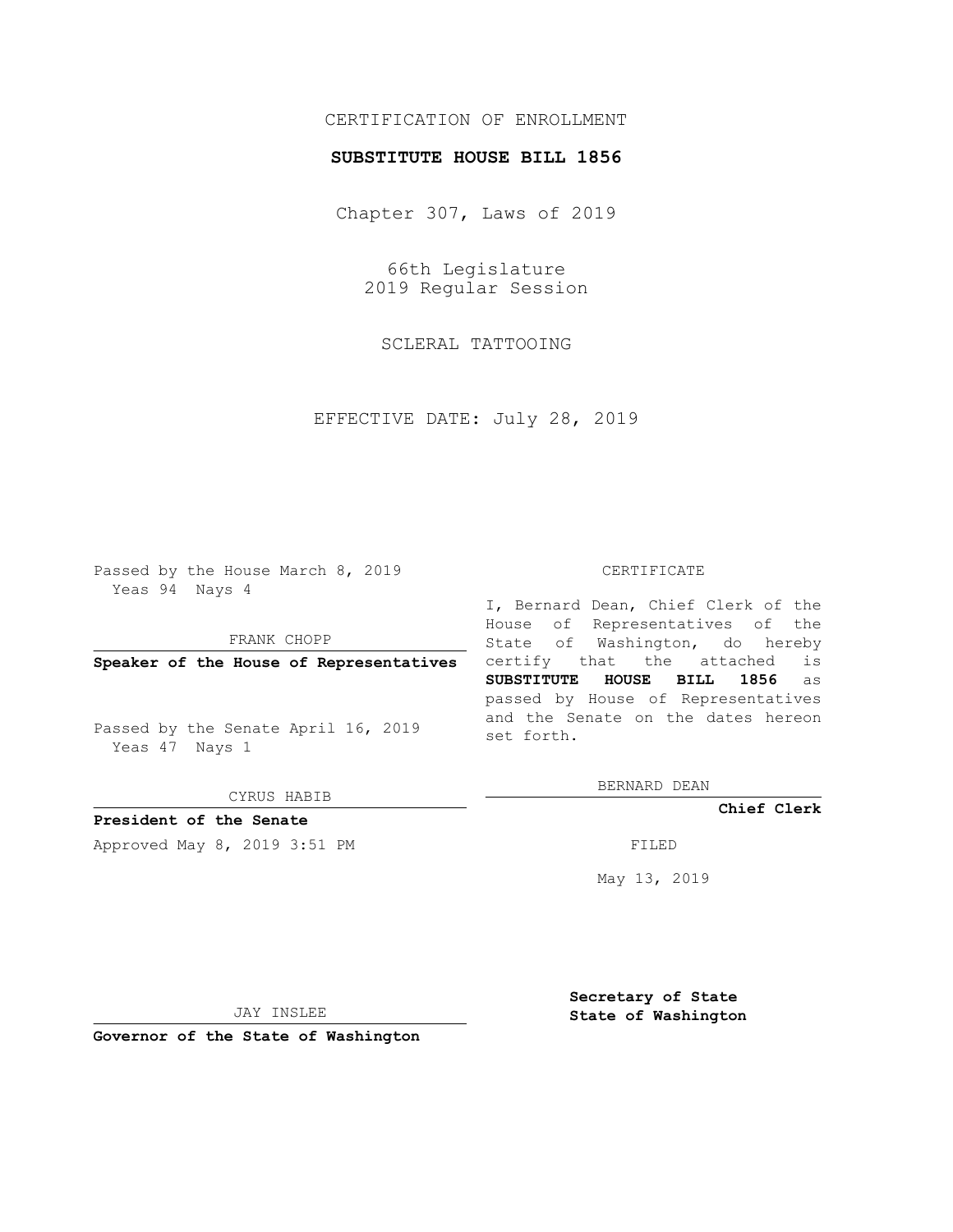## **SUBSTITUTE HOUSE BILL 1856**

Passed Legislature - 2019 Regular Session

## **State of Washington 66th Legislature 2019 Regular Session**

**By** House Health Care & Wellness (originally sponsored by Representatives Tharinger, Caldier, Cody, Kloba, Wylie, Corry, Sutherland, Ybarra, Steele, Peterson, Klippert, DeBolt, Stanford, Doglio, Mead, Ryu, and Macri)

READ FIRST TIME 02/22/19.

1 AN ACT Relating to prohibiting scleral tattooing; amending RCW 2 18.300.100; adding a new section to chapter 70.54 RCW; and 3 prescribing penalties.

4 BE IT ENACTED BY THE LEGISLATURE OF THE STATE OF WASHINGTON:

5 NEW SECTION. **Sec. 1.** A new section is added to chapter 70.54 6 RCW to read as follows:

7 (1) A person may not perform or offer to perform scleral 8 tattooing on another person.

9 (2) A person who violates this section is subject to a civil 10 penalty not to exceed ten thousand dollars for each violation, as 11 determined by the court.

12 (3)(a) The attorney general may receive, investigate, and 13 prosecute complaints against alleged violators of this section.

14 (b) The attorney general may institute and conduct an action in 15 the name of the state of Washington for any of the following:

16 (i) An injunction in any court of this state for injunctive 17 relief to restrain a person from continuing any activity that 18 violates this section.

19 (ii) The assessment and recovery of civil penalties provided in 20 subsection (2) of this section.